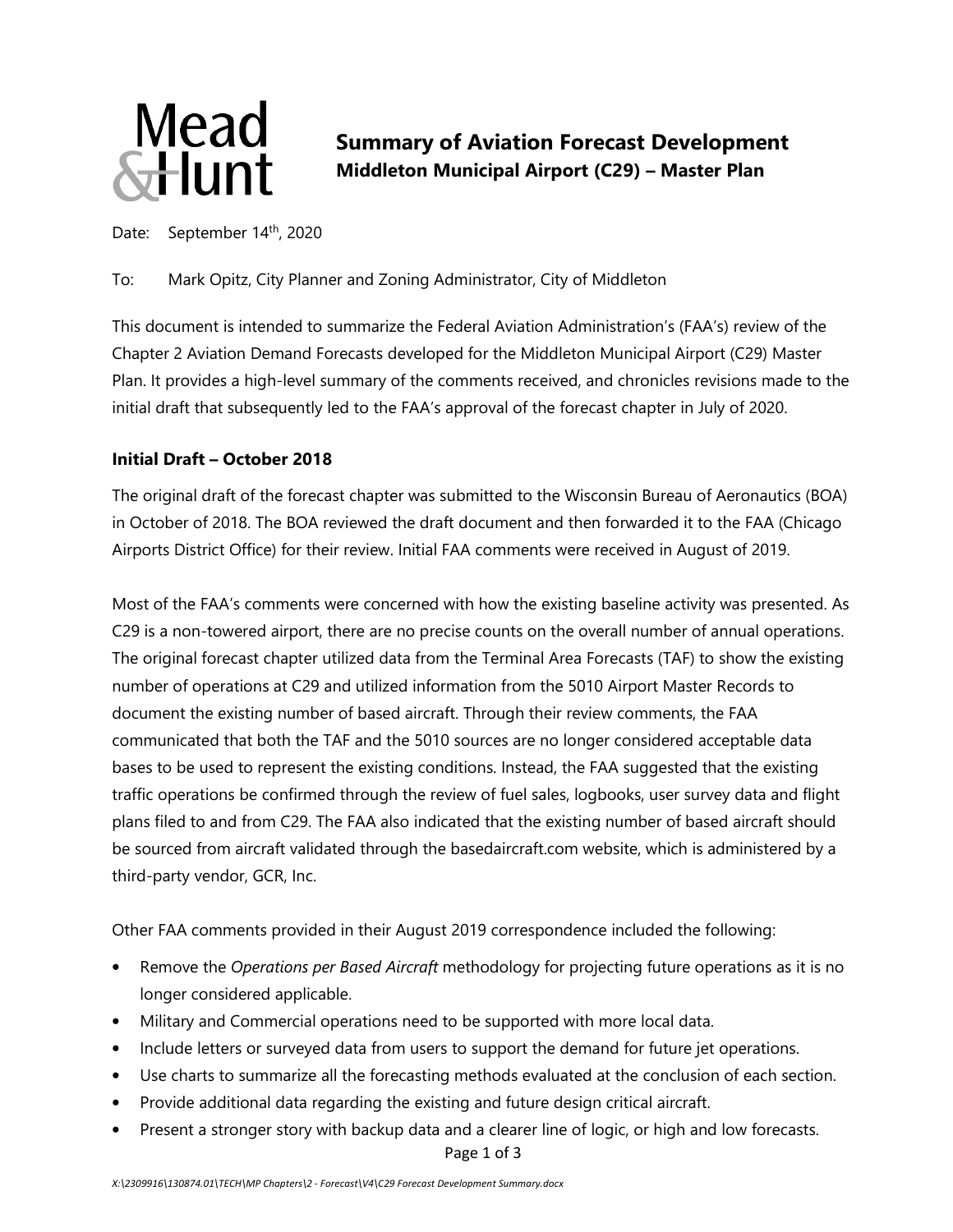## **Revised Draft – May 2020**

To address the FAA's August 2019 comments, revision efforts were undertaken to provide greater documentation of the existing activity at C29, and to better explain the assumptions and reasoning for the preferred forecast selected. These updates were incorporated into a revised draft of the forecast chapter that was submitted to the BOA and FAA in May of 2020. The resulting changes are summarized within the bulleted list below:

- An inventory of the existing (2019) operations was conducted through outreach to the based users, through interviews with the Fixed-Base-Operators (Morey Airplane Company and Capital Flight), through a review of the FAA's Traffic Flow Management System Counts (TFMSC) database, and through a review of visitor logs and fuel sales. The results of the 2019 inventory efforts are summarized within Appendix A.
- The existing fleet mix of aircraft based at C29 was obtained from information validated in the National Based Aircraft Inventory Program (basedaircraft.com).
- The *Operations per Based Aircraft* forecasting methodology was removed as suggested.
- Greater explanation of the military helicopter operations from the nearby Truax Air National Guard base was provided. These operations occur infrequently.
- One of the biggest commercial activities occurring at C29 right now is the daily deliveries from Freight Runners Express and Pro Aire Cargo Consultants. Both companies are contracted to provide air freight deliveries for UPS, which has a delivery center located only 1.5 miles south of the Airport. The local freight operations were combined with the local charter operations to account for the overall commercial activities at C29.
- More information was provided regarding the local trends and desire for airport improvements. Since 2018, the Airport has received 36 inquiries from people interested in basing an aircraft at the Airport and this listing was provided within Appendix B. Anecdotal information provided from the original, anonymous user survey responses is referenced with a link to the on-line results provided in Appendix C. Additionally, correspondence from existing and prospective business users of C29 concerning their needs or interest in additional airport facilities is provided in Appendix D.
- A summary chart of all the forecasting methodologies developed was provided at the conclusion of each section. A summary table listing the assumptions used in developing each forecast was also included as well as an explanation for the preferred forecast selected.
- A more robust discussion on the design critical aircraft at C29 was provided. The most demanding aircraft at C29 are the turbine powered aircraft (small jets and turboprops). The size of these aircraft ranges from the high end of the B-I standards to the low end of the B-II standards. Appendix E provides a historical summary of the instrument flight rule (IFR) operations conducted at C29 by all aircraft types since 2010.
- The revised chapter was structured to present low, medium, and high forecasts to account for a broader range of future conditions and in light of the uncertainty stemming from COVID-19.